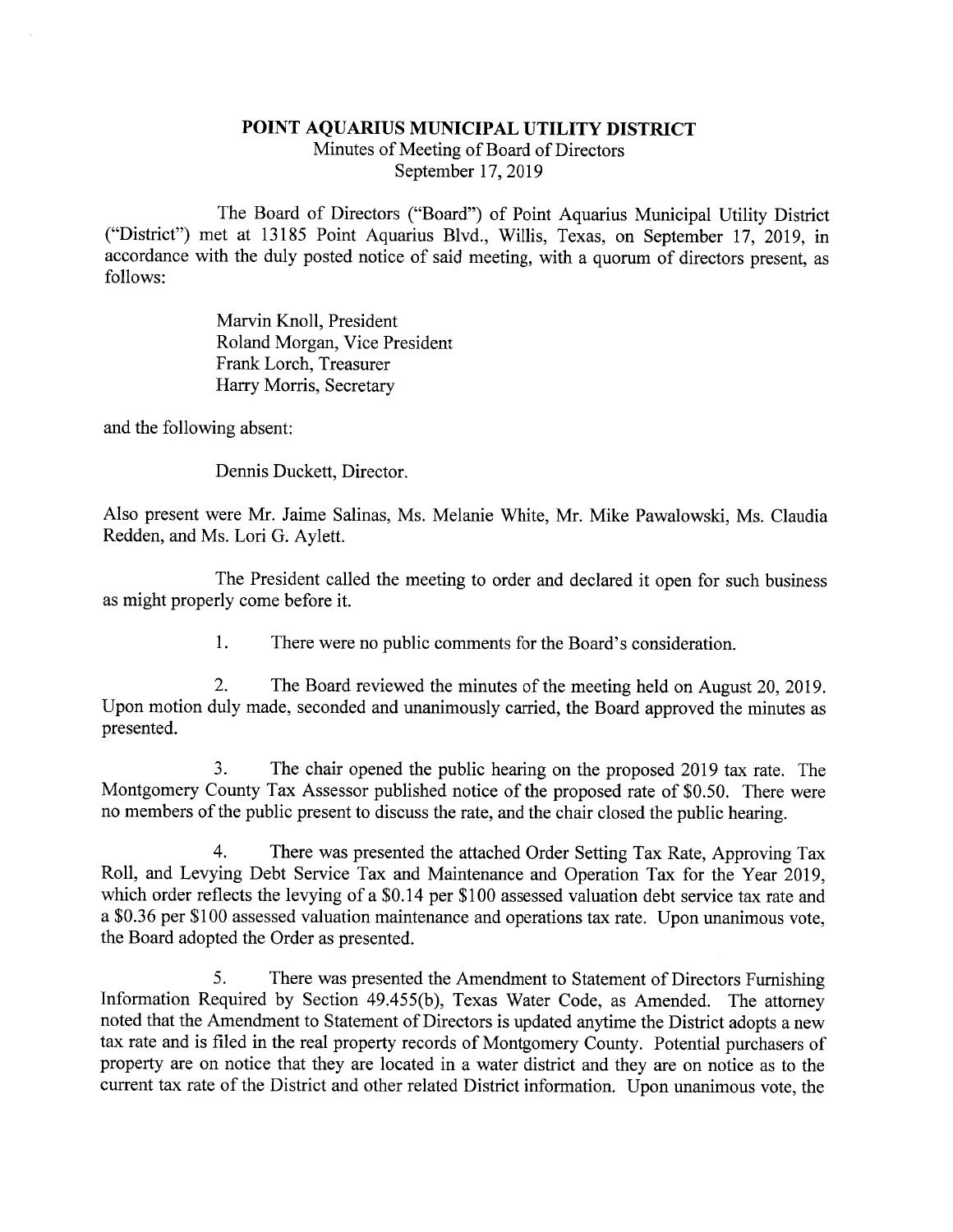Board approved the Amendment to Statement of Directors as presented and authorized its execution by all Board members present.

6. The Board reviewed the 2020 proposed budget. The bookkeeper reviewed the budget with the Board in detail. The budget reflected income of \$1,430,500, expenses of \$679,094, capital improvements of \$564,435. The budget showed net revenues of \$186,971. Upon unanimous vote, the Board approved the attached Resolution Adopting Operating Budget for the Fiscal Year Ending September 30, 2020.

7. Jaime Salinas presented an engineer's report, a copy of which is attached. Regarding the sanitary sewer overflow initiative, the operator is televising and smoke testing the lines. Manhole inspection and smoke testing will be completed by the operator. Director Morgan asked about the differences between using cured in place and pipe bursting, and the Board discussed the advantages and disadvantages of each method of pipe repair in some detail. The engineer noted that the District should begin looking at next sections of sanitary sewer rehabilitation. The operator and engineer will work on a plan of attack for the next section of line replacement.

The engineer reported that the Summerchase Section 2 utility contractor has completed his work. Inspection was performed, and the contractor is working on the punch list. Once the County has inspected, the project will be complete.

Upon unanimous vote, the Board approved the engineer's report as presented.

8. Mike Pawalowski presented an operator's report, a copy of which is attached. The District experienced water loss of 2.23%. The sewage treatment plant operated at 27% of capacity or an average flow of 184,365 gallons per day. At the wastewater treatment plant, the variable frequency drive on blower No. 1 was repaired. The PLC controllers are all working properly now.

At the lift station, the new pump was installed at the onsite lift station. At the Lake Vista lift station, the operator pulled both pumps, cleaned and deragged them and replaced the chain. In addition at the Lake Vista lift station, the operator installed a cooling fan inside the panel. At the Summerchase lift station, the operator pulled and deragged pump No. 1. The operator noted that the new control panels are a great improvement because they provide operations personnel with a lot of useful information regarding pump run times and other issues.

At Water Plant No. 1, the operator replaced the AC unit. The operator made three distribution line repairs.

The operator reported on pumpage from the District's wells. The District pumped 73,800 gallons from the Jasper wells, and 16,562,000 gallons from the Catahoula well. The District had 1,011 active accounts as of September 16, 2019, and billed 1,023 accounts as of August 31, 2019. There were six meter change outs performed.

The operator presented a report from GM Services on the District's well performance. Director Lorch expressed some concern about the decline in performance at Water